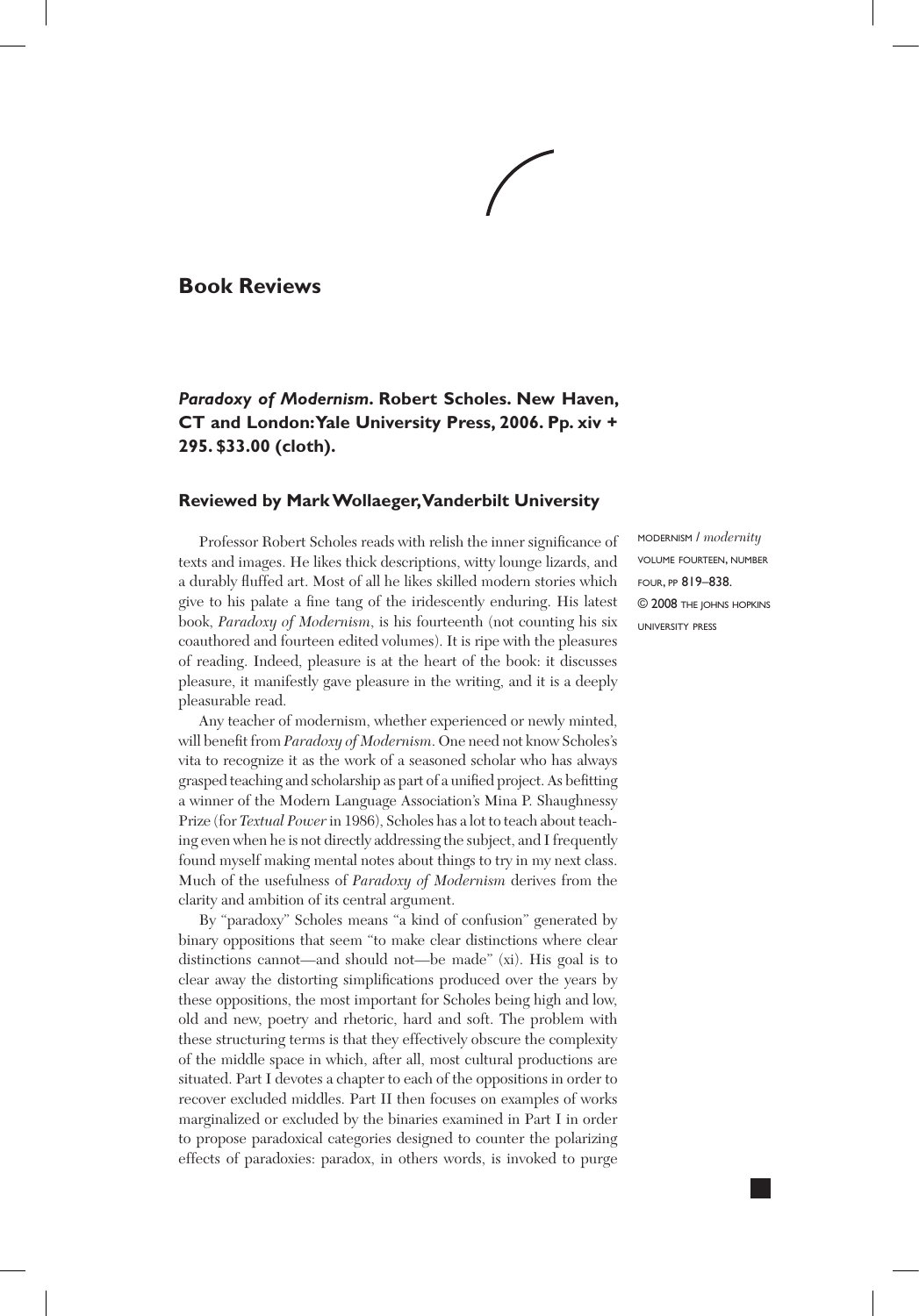#### M O D E R N I S M / *modernity*

820 paradoxy. Chapter 5's "Durable Fluff" looks at *The Importance of Being Earnest* in order to think about why some light comedies continue to find an audience over time even as they eschew what Matthew Arnold called "high seriousness." (The next time the Academy Awards shuns a comic performance, you will be reminded of this chapter.) The "Iridescent Mediocrity" of Chapter 6 refers to the conservative middlebrow popularity of the novelist Dornford Yates, beloved by Cyril Connolly and his ilk, despised by Bloomsbury. Chapter 7 examines Georges Simenon in order to defend "Formulaic Creativity" against the "High Modernist" abjection of genre fiction as low and therefore inferior. Certain kinds of fluff, mediocrity, and formulaic writing have endured over the years, and in Scholes's view they not only merit their longevity, they also deserve to be considered, and therefore taught, as examples of modernism. (Here arises a problem, to which I will return.) Part III, "Doxies," comprises two chapters, "Model Artists in Paris: Hastings, Hamnett, and Kiki," and "The Aesthete in the Brothel: Proust and Others." A "doxy," Scholes observes, is defined as "a floozy or prostitute," and this section examines figures who inhabited or explored the "bohemian borders" of modern culture (219). Most compellingly, Chapter 8 conducts a recovery of women "who do not fit into the High Modernist paradigm" (223) by writing about female models who "posed for painters, but crossed over to the other side of the easel, either as painters or writers, and also painters or writers who moved in the other direction and posed for artists, allowing themselves to become objects for the gaze of others"  $(222).$ <sup>1</sup> For anyone who has not already closely studied the various writings of Kiki (Alice Prin), who modeled for Man Ray and Brancusi, of Beatrice Hastings, who wrote for the *New Age* and posed for Modigliani, and of Nina Hamnett, who modeled for Henri GaudierBrzeska, chapter 8 will come as a revelation. It's all well and good to read D. H. Lawrence's fictionalized portrait of the Soho model "Minnie" Lucie Channing under the guise of the Pussum, or Minette, in *Women in Love*, but how much richer is our sense of the cultural moment if we can hear her in relation to less tendentiously mediated voices.

Scholes may have been partly motivated to include a chapter about objectified women becoming subjects of modernism owing to a controversy, to which he alludes, aroused by earlier versions of his argument about brothels and modernism. In the early 1990s Scholes delivered a talk "In the Brothels of Modernism: Picasso and Joyce" and also published a version online.<sup>2</sup> Gayatri Spivak objected to a 1991 instance of the talk chiefly on the grounds that "there was a qualitative absence of assuming woman as agent of Modernism" ("BM," paragraph 2). Scholes also suggested that Virginia Woolf "never quite becomes a modernist" and "remains an impressionist and post-impressionist throughout her career" ("BM," paragraph 3). Scholes offered a brief response to Spivak in his web version, but chapter 8 offers a more extended meditation on the roles of women in modernism. Judging from his return to the topic, Scholes seems honestly to have meant his earlier comment about Woolf as "a purely descriptive matter rather than an evaluative one" ("BM," paragraph 3), but it nevertheless did not sit well with a significant percentage of his audience.3 In any case, Scholes now comments on Woolf's efforts to write for a common reader (i.e., to seek out the excluded middle with respect to readership) that she succeeded "often enough to lead a committed Modernist critic like Hugh Kenner to deny Woolf's writing a spot in the Modernist canon"; Scholes continues: "If Woolf is not a Modernist we are indeed in the land of paradoxy" (25). The current argument shifts the focus from Joyce and Picasso to Proust (thereby introducing a queer dimension) and from gender to a consideration of the brothel as an excluded middle in which the flesh, associated with the lowbrow, and the spirit, associated with the highbrow, are brought into close proximity. Associated by whom? By Woolf in her essay "Middlebrow," which for Scholes is representative of modernism's unfortunate penchant for undervaluing writers and artists who insist on trying "to please a broad audience" (275). Being welcomed into the ranks of exemplary modernists, it would seem, can be a mixed blessing.

But beyond showing that Scholes has changed his mind about some things, the case of Woolf raises the enduring problem of what counts as modernist. Scholes's laudable and explicit aim is